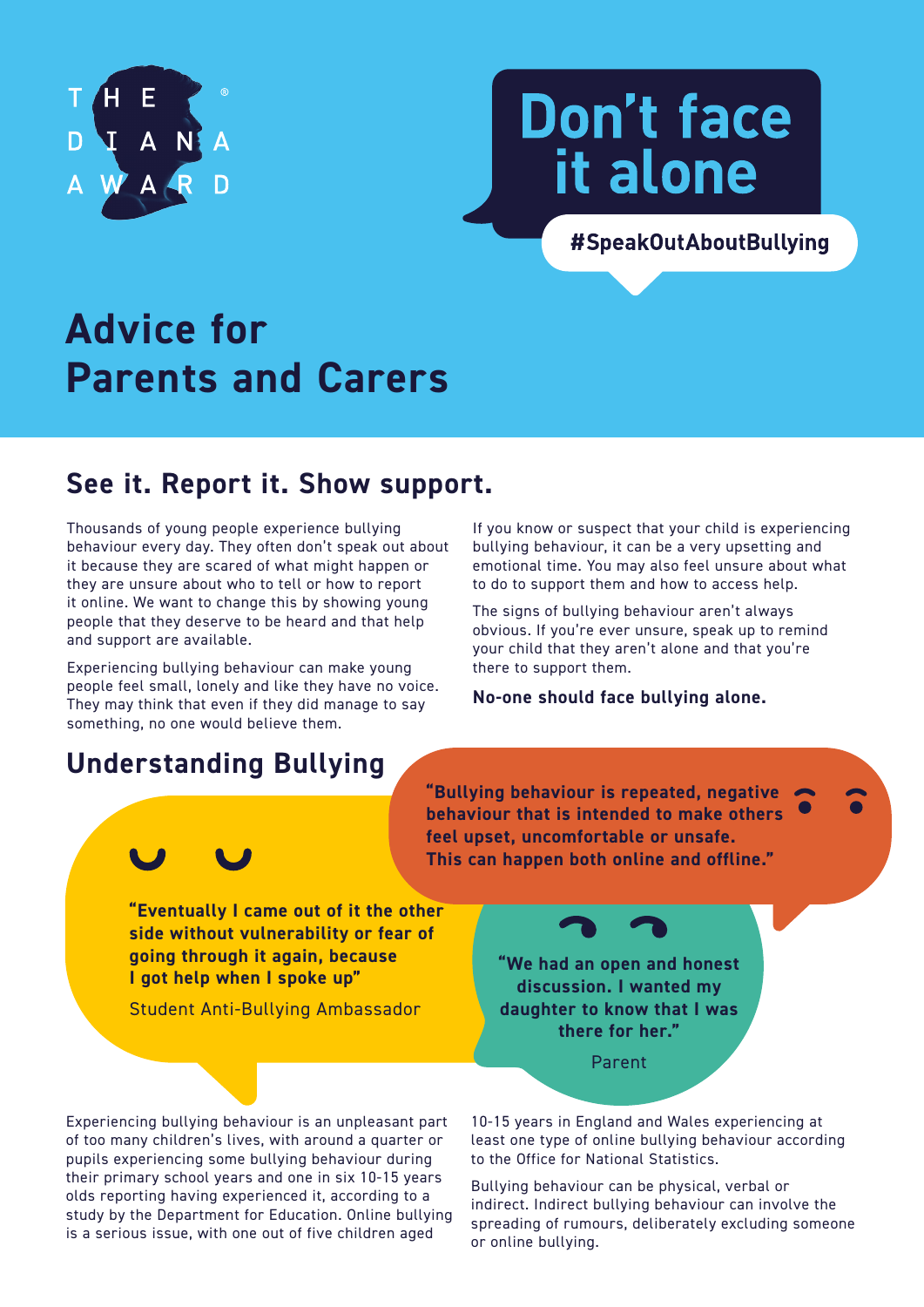### **See it. Report it. Show support.**

#### **Bullying behaviour can have long term effects on young people, including:**

- **•** Mental health problems like depression and anxiety
- **•** Trouble forming friendships
- **•** Lack of acceptance by peers
- **•** Becoming suspicious of other people
- **•** Poorer school performance

(source: NSPCC)

### **How can you tell if your child is experiencing bullying behaviour?**

A young person might be hesitant to tell you about bullying behaviour for a variety of reasons: they may feel embarrassed, upset or angry. They may worry that, by speaking out, they will make the situation worse, so it's important to remind them that you are there for them and will listen to their concerns. Here are some signs to look out for:

- **•** Unwillingness to go to school, perhaps saying they're unwell
- **•** Coming home with damaged or missing belongings
- **•** Seeming anxious or depressed
- **•** Appearing more withdrawn or shy, including self-isolating or withdrawal from activities they previously enjoyed
- **•** Worsening performance or behaviour at school
- **•** Having unexplained cuts or bruises
- **•** Change in friendships
- **•** Hiding their phone, tablet or other devices or checking them more often than usual

**SUPPORT NETWORKS Support networks can be very powerful. Help young people to identify someone they can turn to if they have a problem, worry or concern.**

### **How to support a young person**

It can be very upsetting to hear that a young person is experiencing bullying behaviour. Try to remain calm; they may be worried what you will do or say and they don't want you to become angry or upset. It's important to listen, support and ask them how you can help, so that you can work out what to do together.

### **Listen**

Letting a child feel heard is key. The most important thing you can do is listen. Practice 'active listening' where you summarise back what your child has said. So, for example, "so they took your books and threw them all over the floor? And you cried because you felt sad? I can understand why you'd be upset." Try not to respond with advice telling them to not "tell tales", or "be strong, ignore it" and try not to confiscate a device or restrict access if they report online bullying behaviour, these are things young people have said are not helpful and can make the young person feel unsupported or punished for speaking out.

#### **Thank them and work with them**

A young person needs to know that they have done the right thing by talking to you about this. They might be worried that by telling you, the problem will get worse. Try not to take over their problem, worry

or concern by taking action without them. Instead work with them to show them you are listening and to help them think about solving and making the situation better together. This will stop some worries in their head about not knowing the next steps. Keep communicating, checking in and updating them on any agreed actions/next steps.

Thank them for being open about it and let them know you'll do your best to help sort things out.

#### **Make a record**

Make notes with your child about what has been going on and when. Take screenshots of any online bullying behaviour if possible and encourage your child to report it and block. Finding out about the tools available on the specific platform may help the young person to mute, block, restrict and report the person.

**Don't face** 

it alone